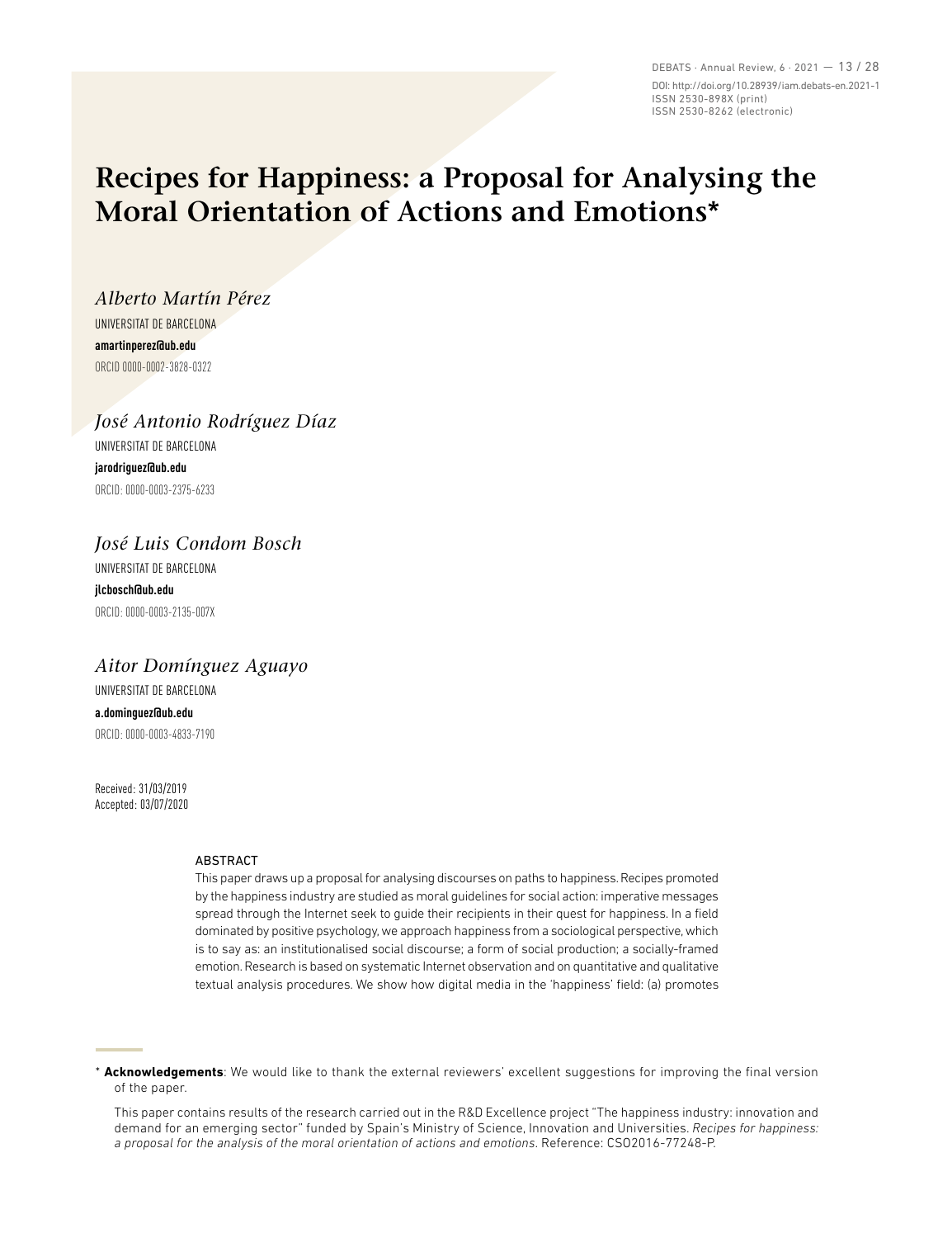recipes; (b) provides scientific legitimation for said recipes; (c) focuses on a generic individual as the recipient of the messages and as protagonist. A typology is proposed based on the meaning, nature and object of the actions that lead to happiness. Results show how recipes involve normative and moral orientations of actions and emotions: they indicate what to do and how to think and feel to be happy. Happiness as a moral obligation involves most concerns shaping the agenda of contemporary societies, with a strong emphasis on individualism and on a utilitarian understanding of social relations and the social environment.

Keywords: happiness, emotions, social norms, social behaviour, rules of feelings, morality.

Corresponding author: Alberto Martín Pérez. Universitat de Barcelona. School of Sociology. Av. Diagonal 690-696 (08034) Barcelona (Spain).

Suggested citation: Martín Pérez, A. *et al*. (2021). Recipes for Happiness: a Proposal for Analysing the Moral Orientation of Actions and Emotions. *Debats. Journal on Culture, Power and Society, 6*, 13-28. DOI: http://doi.org/10.28939/iam.debats-en.2021-1

This paper proposes a method for analysing happiness as the social discourse stemming from the so-called "happiness industry" (Davies, 2015; Whippman, 2016; Cabanas and Illouz, 2019). Over the last few decades, this production space has spawned a common social representation of happiness as a goal that lies within the grasp of individuals, organisations, States, and for societies in global terms (Diener, 2000; Seligman, 2002; Bok, 2010). One scientific field in particular, Positive Psychology (Seligman and Csikszentmihalyi, 2000), has spawned a huge body of literature on the quest for happiness (Lyubomirsky, Sheldon and Schkade, 2005a; Tkach and Lyubomirsky, 2006; Kesebir and Diener, 2008 ) in general and on the causes of happiness in particular (Seligman, 2002, Layard, 2005; Lyubomirsky, King and Diener 2005b; Lyubomirsky, 2008; Caunt, Franklin, Brodaty, N., and Brodaty, H., 2013; Delle Fave *et al*., 2016; Schiota, Campos, Oveis, Hertenstein, Simon-Thomas and Keltner 2017; Bubic and Erceg, 2018). Although some research addresses the issue from physiological, neuronal and cognitive standpoints (Sauter and Scott, 2007; Berridge and Kringelbach, 2013; Hofmann, Platt and Willibald 2017; Sauter and Fischer, 2018), the most common perspective starts from subjective evaluation of individual experience, mainly through happiness indicators (Diener, 2000;

Tkach and Lyubomirsky, 2006; Bok, 2010; Weimann, Knabe and Schöb, 2015; Schiota *et al*., 2017). Among the various products of the happiness industry, we delve into a specific kind of message spread through global digital channels, namely "recipes for happiness". Such messages are spread through the Internet by popular digital media, health and psychology magazines, web pages, company and professional blogs, and through social networks. These recipes follow a formula as the following titles reveal: "9 Keys to Lasting Happiness"; "10 Habits of Incredibly Happy People"; "10 Simple Lifestyle Changes for Greater Happiness".**<sup>1</sup>** They all have a common structure, namely: a set number of vital ingredients, a 'cooking method' or explanatory text fleshing out each ingredient, some social actors formulating the recipe, and a discourse justifying and legitimating the magic formula. Setting out the 'vital ingredients' endows the formula with an obligatory nature, making the reader interpret the recipe as strict rules (Hochschild, 1979; 1983) or as normative propositions that guide behaviour and feelings (Goffman, 1963; 1967). To these are added norms constituting a kind of collective moral conscience

<sup>1</sup> All the texts cited from our empirical evidence were in English.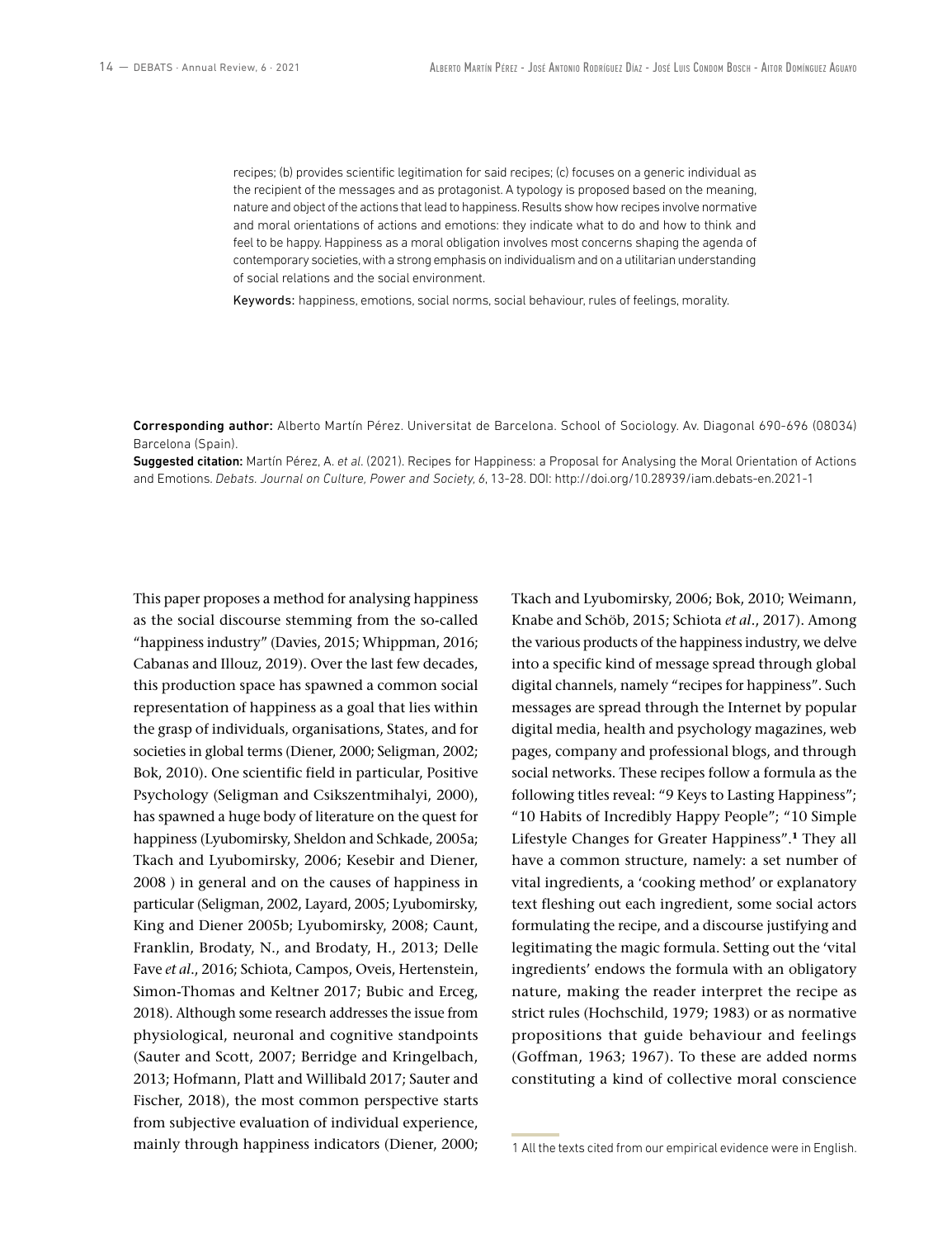(Collins, 2004). We argue that the message produced by the happiness industry may contain a certain interpretation of contemporary social life, placing the achievement of happiness as a fundamental goal "in the lives of human beings" (United Nations, 2012), as well as an objectifiable emotional purpose resulting from scientifically legitimised processes.

We first draw up an approach for analysing these social discourses. The subject material was provided by the texts contained in a set of recipes for happiness, and was garnered from systematic observation on the Internet. After setting out the research process and highlighting the main promoters, legitimators and recipients of the messages, we examine both our findings and the literature to put forward a typology of the actions and emotions paving the paths to happiness that are charted for and targeted at a global audience.

#### HAPPINESS AS A SOCIAL DISCOURSE

Approaching happiness as an institutionalised social discourse in contemporary societies implies a twopronged approach that both creates discourse through scientific contributions led by Positive Psychology and that considers sociological interpretations of the 'happiness industry's' output. The contributions made by Positive Psychology in sustaining this industry go beyond the philosophical distinction between a hedonistic dimension (understood as pleasure) and a eudaemonic dimension (which comprises a deeper, more lasting experiential state) (Pawelski, 2013). Most recent research studies delving into the causes of and paths to happiness seek to define the phenomenon through practice, highlighting a wide range of interactional factors that include and combine many kinds of happiness. However there is no consensus on the causes of happiness but rather a host of proposals based on leading authors such as Diener (2000), Seligman (2002), and Lyubomirsky (2008). These coincide in a model based on three major factors: (1) a personal starting point that includes previous traits and predispositions — genetics and personality traits; (2) a series of life circumstances and stable sociodemographic factors — being married, religion, level of health and/or wealth; (3) factors that the individual can control at will, including everything that a person thinks and does to be happy (Lyubomirsky *et al*., 2005a). Kesebir and Diener (2008) add to the formula by giving weight to friendship and social relationships in achieving happiness. Weight is also given to love in some studies — a factor that is closely linked to the same social relationships (Rodríguez, Condom Bosch, Marín and Yter, 2017a).

Among all the possible causes of happiness (on which there is mixed evidence) (Delle Fave *et al*., 2016; Schiota *et al*., 2017), the schemes with general explanatory power are articulated to different degrees by contextual aspects, circumstantial factors, and will and action. This can be seen in the literature: thus, Tkach and Lyubomirsky (2006) stress the centrality of thought and action for happiness, relativising the impact of the individual's previous traits and circumstances. They indicate eight action strategies covering a broad list of factors (positive or negative, depending on individual experience) influencing happiness. The categories are: (1) social membership, which involves relationships and social skills; (2) party-going and hedonistic behaviours, ranging from dancing and having fun with friends to consuming drugs and alcohol; (3) mind control, which involves thinking activities: reflecting on what makes one happy/unhappy, accepting life as it is, ignoring its negative side; (4) the pursuit of instrumental, training, professional or other life goals; (5) passive leisure, which includes reading, sleeping, singing or watching television; (6) active leisure, which involves physical activity and personal effort; (7) religion, both in terms of beliefs and practices; (8) direct actions, including laughing, showing a willingness to be happy, and acting accordingly.

Caunt *et al*. (2013) take a different tack from Tkach and Lyubomirsky's broad, voluntarist view (2006) of happiness and instead stress the dimensions of personality, life circumstances, and social relationships. While they distinguish between three broad kinds of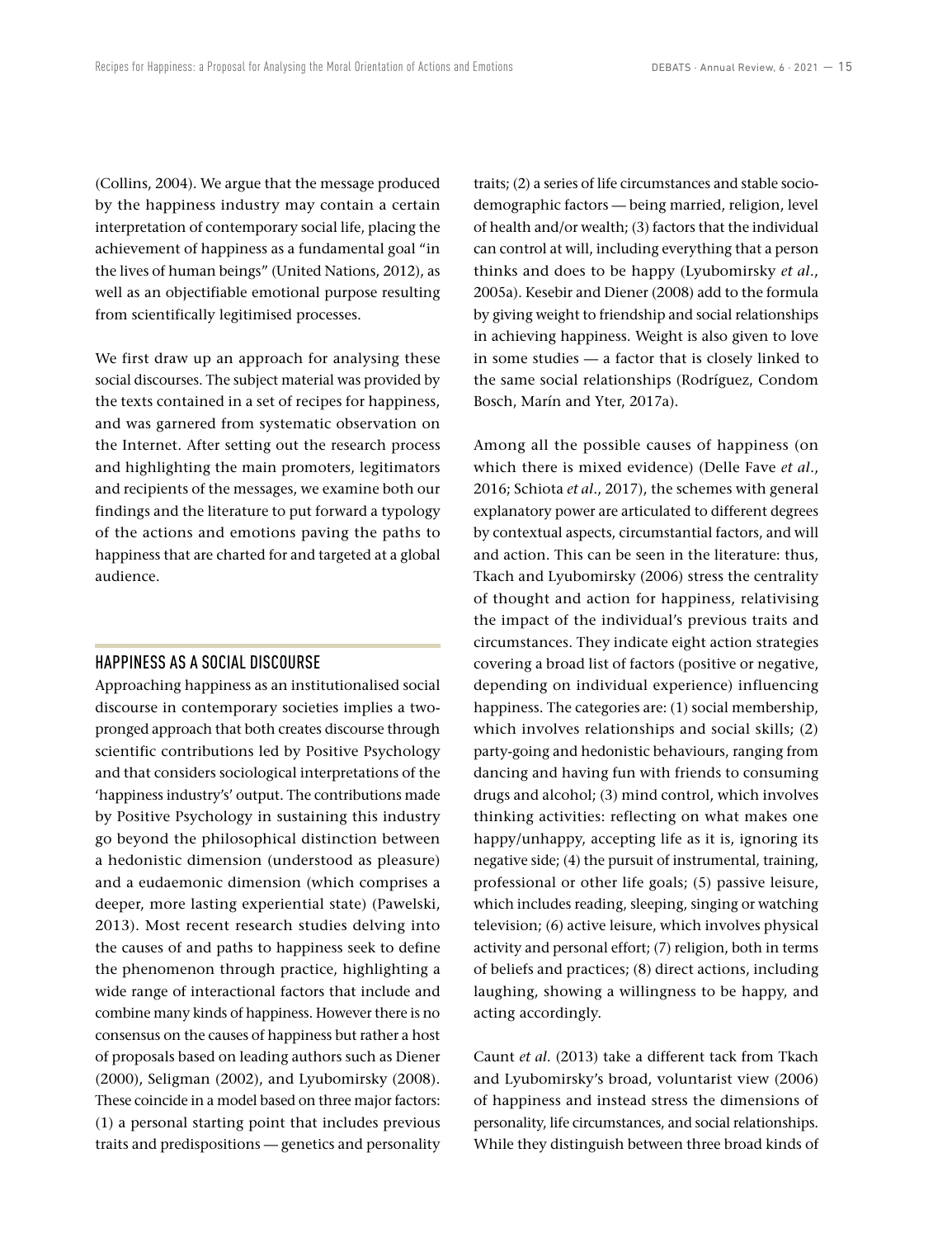individual activities: behavioural (physical, meditation, social), cognitive (gratitude, forgiveness, optimism, faith) and volitional (goals, hope and meaning of life), this comes in second place. Third, they add a time frame by differentiating between initial aspects and elements that result from the action. Their system of dimensions and categories includes: (1) Personality, which includes optimism and self-esteem; (2) Social Relationships, which involve family, friends, partner and the closest community; (3) Circumstances, involving initial situations such as religion, wealth, money, work and health, and those arising from action such as education, safety and mental health; (4) Initial Behavioural Activities — physical activity and meditation — and new ones — hobbies and interests, travel, relaxation, nature, humour, laughter, good food; (5) Initial Cognitive Activities — forgiveness, gratitude — and new ones — social values, philosophy of life; (6) Volitional Activities, which imply life goals, hope and the meaning of life. All the categories appear at significant levels as components of happiness, yet great weight is given to social relationships, new actions and circumstantial aspects. Finally, in a more recent study, Flores-Kanter, Muñoz-Navarro and Medrano (2018) identify a series of central terms in their sample on individuals' conception of happiness, which also involves actions, circumstances and social relationships. In descending order, these terms are: love; family; friendship; joy; pleasure; health; peace; solidarity; personal growth; company; travel; work; freedom; optimism; recreation. Here, one should note that their approach does not involve assigning dimensions and categories,

From a sociological perspective, one needs to make a critical reading of Positive Psychology's contributions to the literature on happiness. Without denying the value of delving into the causes of happiness and measuring its impact (Seligman, 2002; Lyubomirsky *et al*., 2005a; Tkach and Lyubomirsky, 2006; Kesebir and Diener, 2008; Caunt *et al*., 2013; Delle Fave *et al*., 2016; Flores-Kanter *et al*., 2018), swift advances in this academic field (Rodríguez, Yter and Arroyo, 2016) and its social influence can also be analysed as a set of messages of a performative nature that spawned an

industry (Davies, 2015; Whippman, 2016; Cabanas and Illouz, 2019). These messages (which enshrine values and definitions of individual happiness) constitute a discourse on what is socially desirable (Mckenzie, 2016 and 2018; Bericat, 2018). This look at happiness as an institutionalised discourse lets us situate it as a social production, or more specifically as a socially-framed emotion (Turner, 2010; von Scheve and Ismer, 2013; Bericat, 2016 and 2018; Goldman, 2017; Salmelay Nagatsu, 2017; Olson *et al*., 2017) both at institutional levels and in the interaction between individuals (Turner, 2010). From this discursive perspective, happiness can be analysed as a collective emotion insofar as it mirrors an individual's present concerns (Salmela and Nagatsu, 2017) and his wish to be happy now — (Mckenzie, 2018) and as a social process (von Scheve and Ismer, 2013; Goldman, 2017; Bericat, 2018; Mckenzie, 2018) stemming from his interaction with others (Turner, 2010; Burkitt, 2016).

This notion is clearly supported by Hochschild's (1979; 1983) approach to emotions that holds that we find normative and moral elements in emotions, which constitute socially-produced rules on feelings. This is similar to Goffman's approach (1963; 1967) and Collins' Micro-Sociology of Interaction (2004), which consider this emotional universe as forging a collective moral conscience. Under this perspective, discourses on how to attain happiness and the recipes they foster enshrine a constructed emotion guiding the individual's social practices and behaviours.

# METHODOLOGY: DISCOVERING THE RECIPES FOR **HAPPINESS**

Our analysis is based on the identification of 75 English-language recipes for happiness drawn from a broader observation of 914 web pages bearing on the happiness industry and taken from a broad series of searches, conducted in 2017. These searches included the word 'happiness' along with similar terms. For this purpose, we used the Google search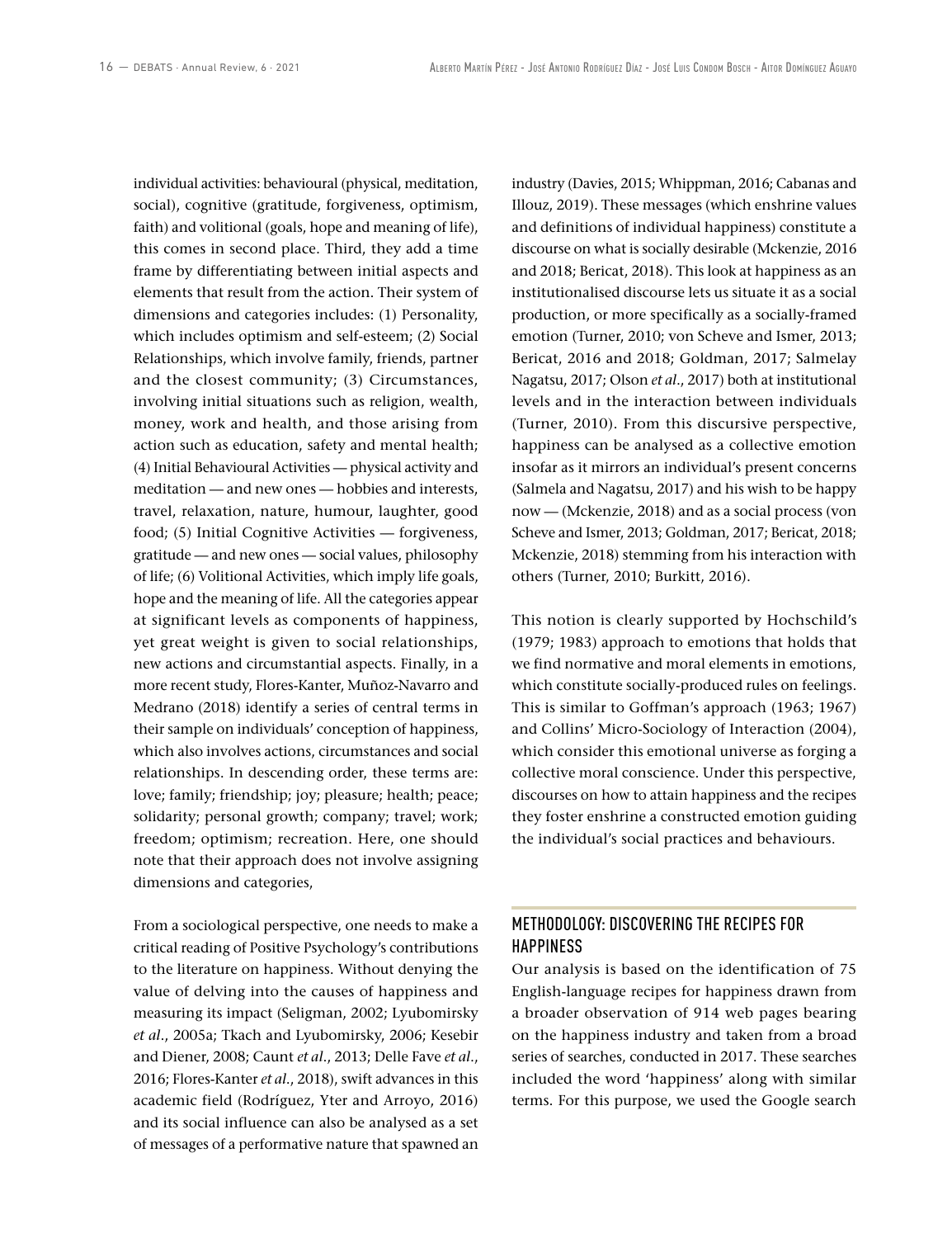engine (given its global market dominance**<sup>2</sup>**), and followed an anonymity protocol to limit its biases. For this purpose, we used the same previously formatted computer, browsing in incognito mode, without links to any e-mail account and wiping cookies and history after searching. The first 10 results were taken for each search, weeding out repetitions and discarding those cases lacking any link to the subject. Each web page was used to fill in a questionnaire to gather data on: organisational forms; productive sectors; definitions of happiness; motivations for happiness; referential and legitimating authorities; subjects taking actions; products and services offered; the textual content, links and images of the pages. This information also included the media, the fields of knowledge, the messages recipients, those carrying out the actions, and a full list of each recipe's ingredients.

Most recipes have between 5 and 10 ingredients, with anything between a single ingredient for the simplest recipe to 29 for the most complicated one. The total number of ingredients collected was 639 and the average per recipe was 8.52, with 7 ingredients being the commonest value. Let's look at a typical example:

- Recipe: "The Happiness Lifestyle: Why It's Not All In Your Head" *Goalcast*, May 19, 2017.**<sup>3</sup>**
- Ingredients: (1) "Exercise"; (2) "Social contact"; (3) "Omega-3 fatty acids"; (4) "Good sleep hygiene"; (5) "Sunlight"; (6) "Concentrate your mind on something external to yourself."
- "Cooking method" or explanatory text (stress added):

We all know that exercise is good, but many of us don't realise how physical activity affects our brain chemistry, and by extension, our moods, mental clarity, energy, motivation, and long-term health. Physical activity has been shown to alter the body and mind more effectively than any pill you can take. Physical activity, according to Ilardi, is "literally medicine" and yet many of us find it difficult to make it part of our lives.

It shouldn't be a fight. If the gym isn't for you, try yoga. If yoga doesn't appeal to you, start biking everywhere, or even just go for long walks. Whatever the activity, find one that appeals to you and makes you want to integrate it into your weekly routine. Choose a form of physical activity that is social and helpful rather than running alone on a treadmill and getting nowhere, for example it can help you stop thinking of it as "exercise" and find joy in the activity itself. Exercise is powerful medicine, says Stephen Ilardi [Professor of Psychology at The University of Kansas].

Both qualitative and quantitative methodological text analysis and text-mining were carried out (Breiger, Wagner-Pacifici and Mohr, 2018). Once the information had been gathered, the text was coded and transformed into multi-response nominal variables using the IBM SPSS Statistics 24 programme, which helped with the descriptive analysis the construction of empirical groupings.

The qualitative analysis involved dimensionalisation and categorisation of recipes and ingredients with procedures rooted in Grounded Theory (Corbin and Strauss, 2015; Trinidad, Carrero and Soriano, 2006). This yielded deeper analysis of meanings in an open coding process, letting us identify central categories in the discourse system. We then defined alternative axial dimensions that were used together with the theory to come up with items for analysis.

# RESULTS: KEYS TO ANALYSIS OF RECIPES FOR HAPPINESS

In presenting our proposal, we first contextualise the specific product of the recipes by characterising the main web pages used for spreading them. Next, we analyse the Legitimating mechanisms, among which science and the identification of experts stand out, especially in the field of North American Positive

<sup>2</sup> In 2017, Google market share of global searches exceeded 80%. Source: <https://netmarketshare.com/>

<sup>3</sup> [https://www.goalcast.com/2017/05/19/life-of-happiness](https://www.goalcast.com/2017/05/19/life-of-happiness-why-its-not-all-in-your-head/)[why-its-not-all-in-your-head/](https://www.goalcast.com/2017/05/19/life-of-happiness-why-its-not-all-in-your-head/) , consulted 27th March 2019.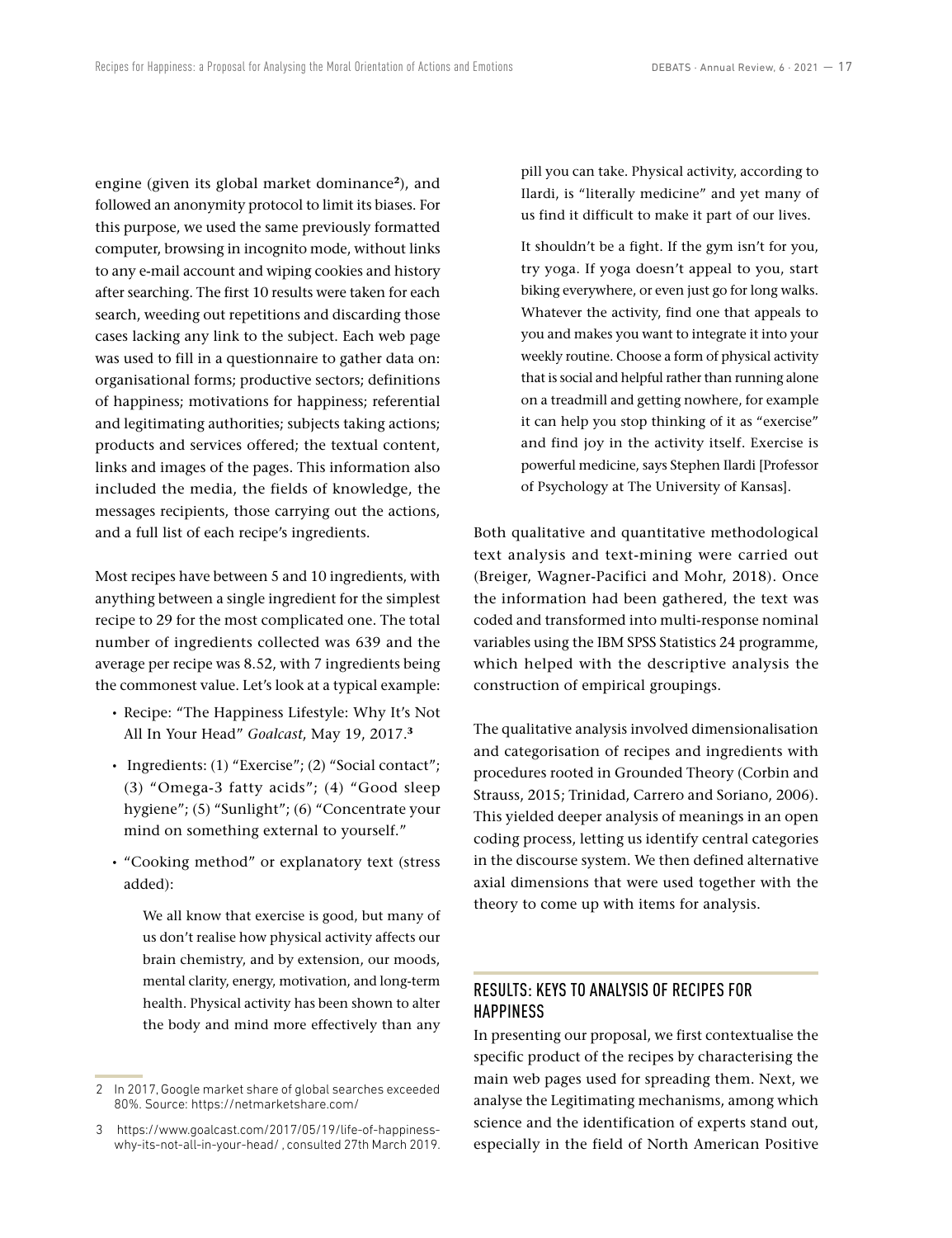Psychology. We show the clearly individualistic conception of responsibility for one's actions underlying the messages. We end by putting forward an analytical typology for grasping the discourses behind the recipes, which serve as moral guidelines to action and emotions in contemporary societies.

#### *Dissemination channels of recipes for happiness*

Most of the recipes for happiness in our study come from four types of broadcast channel. Of these recipes, 36% comes from digital information media, whether they be digital newspapers (22%) — such as The Huffington Post, Time, The Observer, Forbes — or psychology and health magazines (15%) such as *Psychology Today, Men's Health, and Spirituality & Health* (Table 1).

The other two main dissemination channels are collective and individual social actors, who present their visions of how to achieve happiness. These actors can be virtual communities (32%), that is, organisations or groups that collaborate in thematic web pages, usually bearing on emotional, self-help or personal growth issues. *Goalcast***<sup>4</sup>**, *Authentic Growth***<sup>5</sup>** and *Action for Happiness***<sup>6</sup>** are just a few examples of these. They are also pages run by what we call "influencers or experts" (16%): well-known people or experts in the field who share content through their individual web sites. Included here are pages that range from Oprah Winfrey's**<sup>7</sup>** web site to that of coach Gary van Warmerdam's personal *Pathways to Happiness***<sup>8</sup>** page.

### *Legitimating mechanism: the science of happiness*

Dissemination of recipes for happiness through these channels needs to be given legitimacy if they are

7 <http://www.oprah.com>, consulted 27th March 2019.

#### **Table 1 Types of entities to which web pages belong**

| <b>Main entity</b>      | Freq.          | %     |
|-------------------------|----------------|-------|
| Virtual community       | 24             | 32%   |
| Digital newspaper       | 16             | 22%   |
| Influencer or expert    | 12             | 16 %  |
| Magazine                | 11             | 15 %  |
| Company                 | 4              | 5 %   |
| Association             | 2              | 3%    |
| Foundation              | $\mathfrak{D}$ | 3%    |
| University              | 1              | 1%    |
| Web contents            | 1              | 1%    |
| Non-profit organisation | 1              | 1%    |
| Unknown                 | 1              | 1%    |
| Total                   | 75             | 100 % |

Source: Authors.

to be effective calls to action. Appealing to Science is the main way chosen to confer this legitimacy (Table 2). That is why the recipes are seldom dreamt up by journalists (a single case) or by professionals pushing a product (for example, a nutritionist or a happiness expert with no other credentials). Instead, the main technique used to plug the recipes rests on the objectification of knowledge.

Science appears explicitly as a legitimating element in 90% of the recipes. Furthermore, there is a generic appeal to research or science in general (31 cases), the dominant specialty being Psychology (29 references), with hardly any express reference to the specific field of Positive Psychology (a single case), coming ahead of the other Social Sciences (4 references), Medicine (2 references) and Philosophy (2 references). Appeals to other channels, such as quotations from authors and their books, occur in 22% of cases, mostly in tandem with references to Science.

Scientific legitimation includes a second dimension: dropping the names of individuals or experts whose

<sup>4</sup> [https://www.goalcast.com/,](https://www.goalcast.com/) consulted 27th March 2019.

<sup>5</sup> <https://www.authenticgrowth.com/>, consulted 27th March 2019.

<sup>6</sup> [https://www.actionforhappiness.org/,](https://www.actionforhappiness.org/) consulted 27th March 2019.

<sup>8</sup> <https://www.pathwaytohappiness.com/>, consulted 27th March 2019.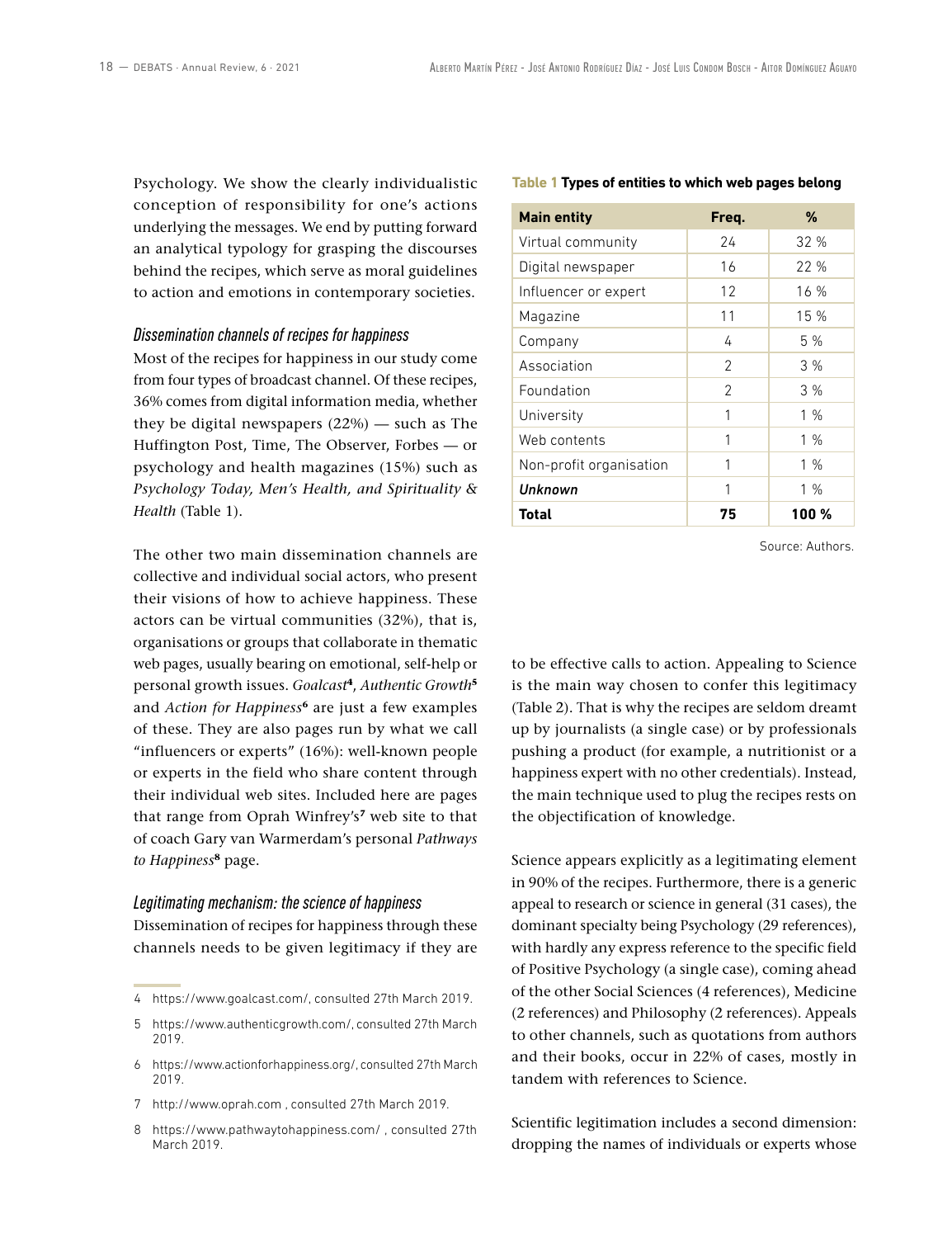| <b>General legitimation</b> | <b>Scientific field</b>  | <b>Speciality</b>          | Fr.            | %     | %<br><b>Cases</b> |
|-----------------------------|--------------------------|----------------------------|----------------|-------|-------------------|
| <b>Science</b>              |                          |                            | 68             | 76 %  | 90%               |
|                             | Science (general)        | Research (general)         | 23             | 26 %  | 31 %              |
|                             |                          | Science (general)          | 5              | 6 %   | 7 %               |
|                             |                          | Scientific - PhD           | 3              | 3 %   | 4 %               |
|                             | Psychology               | Psychology (general)       | 27             | 31 %  | 36 %              |
|                             |                          | Positive Psychology        | 1              | 1%    | 1%                |
|                             |                          | Neuro-Science              | 1              | 1%    | 1%                |
|                             | Medical special-<br>ties | Psychiatry                 | 1              | $1\%$ | 1%                |
|                             |                          | Medicine                   | 1              | $1\%$ | 1%                |
|                             | Social Sciences          | Social Sciences (general)  | 2              | 2%    | 3%                |
|                             |                          | Economics                  | 1              | 1%    | 1%                |
|                             |                          | <b>Behavioural Science</b> | 1              | 1%    | 1%                |
|                             | Philosophy               | Philosophy                 | $\overline{2}$ | 2%    | 3%                |
| <b>Dissemination</b>        |                          | 16                         | 18 %           | 22 %  |                   |
|                             |                          | Author                     | 14             | 16 %  | 19 %              |
|                             |                          | <b>Book</b>                | $\overline{2}$ | 2%    | 3%                |
| <b>Business activities</b>  |                          | 5                          | 5 %            | 5 %   |                   |
|                             |                          | Consultancy                | 1              | 1%    | 1%                |
|                             |                          | Happiness Expert           | 1              | 1%    | 1%                |
|                             |                          | Journalism                 | 1              | 1%    | 1%                |
|                             |                          | <b>Business</b>            | 1              | 1%    | 1%                |
|                             |                          | Nutrition                  | 1              | 1%    | 1%                |
| <b>Other legitimation</b>   |                          | Shogun                     | 1              | 1%    | 1%                |
| <b>Grand Totals</b>         |                          |                            | 90             | 100 % |                   |

#### **Table 2 Legitimating fields for the happiness recipes**

Source: Authors.

career paths, works or contributions to the 'happiness field' give credence to the recipes. The references are very varied because it is a field in which there is a group of people who have made a name for themselves rather than any clear leaders. This group includes people such as Dan Gilbert, Professor of Psychology at Harvard (4 cases), Elizabeth Dunn, Professor of Psychology at The University of British Columbia (4 cases), Michael Norton, Professor at Harvard Business School (4 cases), Martin Seligman, Professor of Psychology at The University of Pennsylvania (3 cases), and Sonja Lyubomirsky, Professor of Psychology at The University of California Riverside (2 cases), in a long list of the leading lights in American academic Psychology (especially in Positive Psychology) and in scientific and social outreach. The appeal is thus to a well- consolidated, highly influential base of scientific knowledge. Many of the authorities cited, apart from being renowned academics, are also authors of happiness and self-help bestsellers, and regularly giving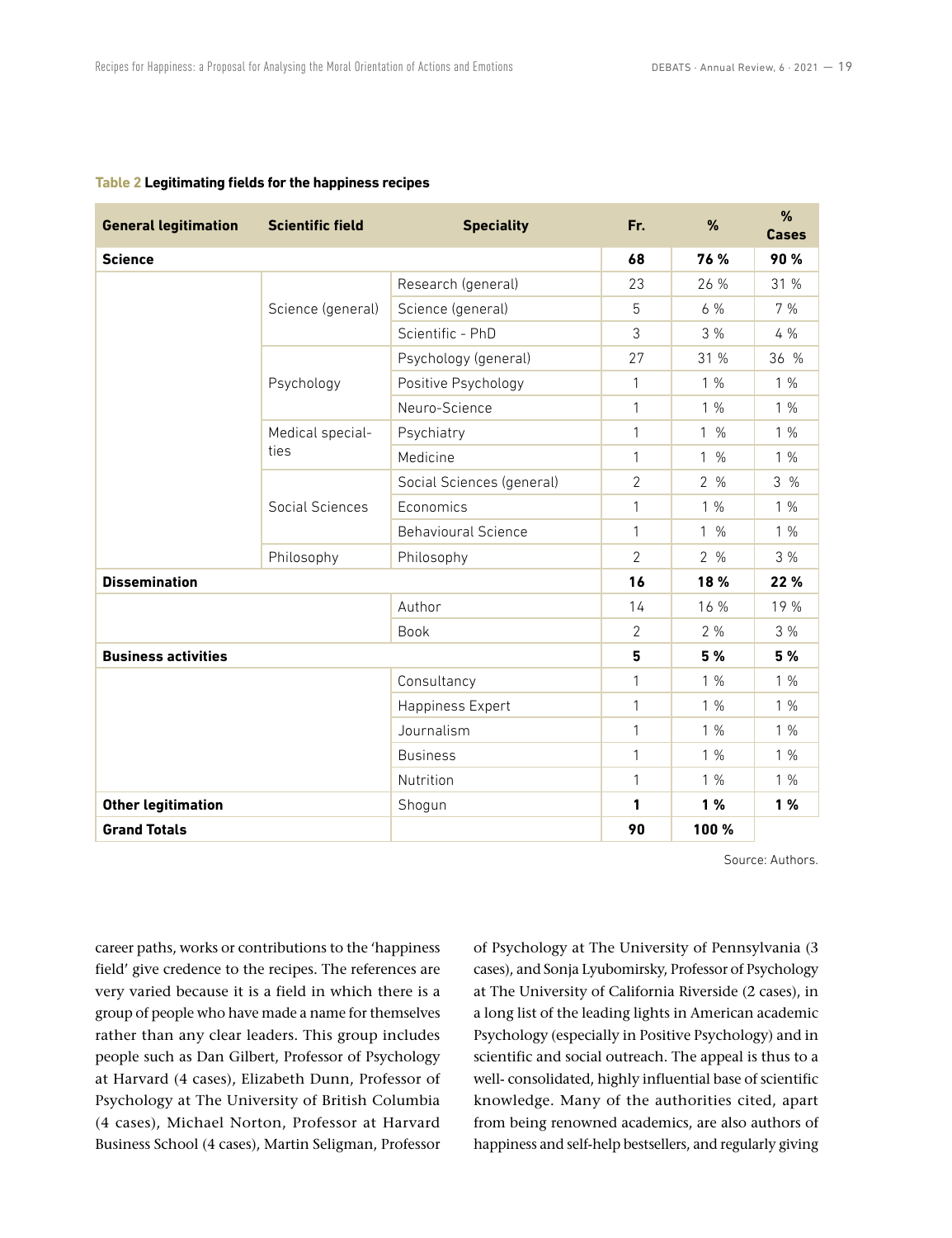talks and appear in the media and social networks. This knowledge is endorsed by leading scientific institutions, providing strong justification for most of the following recipes (we have added underlining to stress this link):

> According to Dan Gilbert, Professor of Psychology at Harvard University and author of *Stumbling on Happiness*, the key is to spend one's money on experiences rather than on material things. Material things, while dear and highly desired, tend to lose their lustre quickly in both literal and figurative terms. Memories of people, places, and activities, however, never grow old. In a survey, Gilbert found that 57% of the respondents reported greater happiness after an experiential purchase. Only 34% said the same about a material purchase (White, October 29, 2014)

> As the author of *Happy Money: The Science of Happier Spending*, Professor Elizabeth Dunn suggests: Don't buy a slightly fancier car just to get heated seats during your two-hour commute to work. Buy a house close to work so you can use that last hour of daylight to play ball in the park with your kids. A study from the University of Zurich stated this, mentioning that a 40% increase would be needed

to counteract the added sadness of a one-hour commute (Tony Robbins, n.d.)

In one study, Martin Seligman, a Psychologist at The University of Pennsylvania, categorised hundreds of people into three groups based on how they sought happiness: a pleasant life […]; a committed life […]; a life with meaning […]. Seligman found that people who sought a pleasant life experienced little happiness, while those who sought a meaningful life and committed life were very happy (Bradberry, 15th February 2017).

These examples show how credence is lent to the recipes for happiness flogged to the general public by stressing that the knowledge is based on scientific enquiry and is endorsed by leading universities. Such solid legitimation strengthens the recipes as guides to social action and in shaping the target audience's emotions.

## *Messages targeted at the individual*

The vast majority of messages target a single but generic individual forming part of the general population, with no notable differences regarding status, profession, age or gender (Table 3). Only a

| <b>Message</b><br>recipient | Freq. | %                             | <b>Target</b><br>audience         | Freq. | %     | <b>Protagonist</b> | Freq.          | %     |
|-----------------------------|-------|-------------------------------|-----------------------------------|-------|-------|--------------------|----------------|-------|
| Individual                  | 69    | 93 %                          | General<br>Public                 | 66    | 89 %  | Individual         | 68             | 92 %  |
| Older person                | 2     | 3%                            | Businessmen                       | 3     | 4%    | Unknown            | $\overline{2}$ | 3 %   |
| <b>Business</b>             | 1     | 1%                            | Men                               | 2     | 3%    | Society            | 1              | 1%    |
| Society                     | 1     | 1%                            | People with<br>health<br>problems | 1     | 1%    | Parents            | 1              | 1%    |
| Children                    | 1     | 1%                            | Psychologists                     | 1     | 1%    | Family             |                | 1%    |
| Government                  | 1     | $\frac{0}{0}$<br>$\mathbf{1}$ | Women                             | 1     | 1%    | The State          | 1              | 1%    |
| <b>Totals</b>               | 75    | 100 %                         | Parents                           | 1     | 1%    | Businessmen        | 1              | 1%    |
|                             |       |                               | <b>Totals</b>                     | 75    | 100 % | <b>Totals</b>      | 75             | 100 % |

#### **Table 3 Recipient, objective and person responsible for the action**

Source: Authors.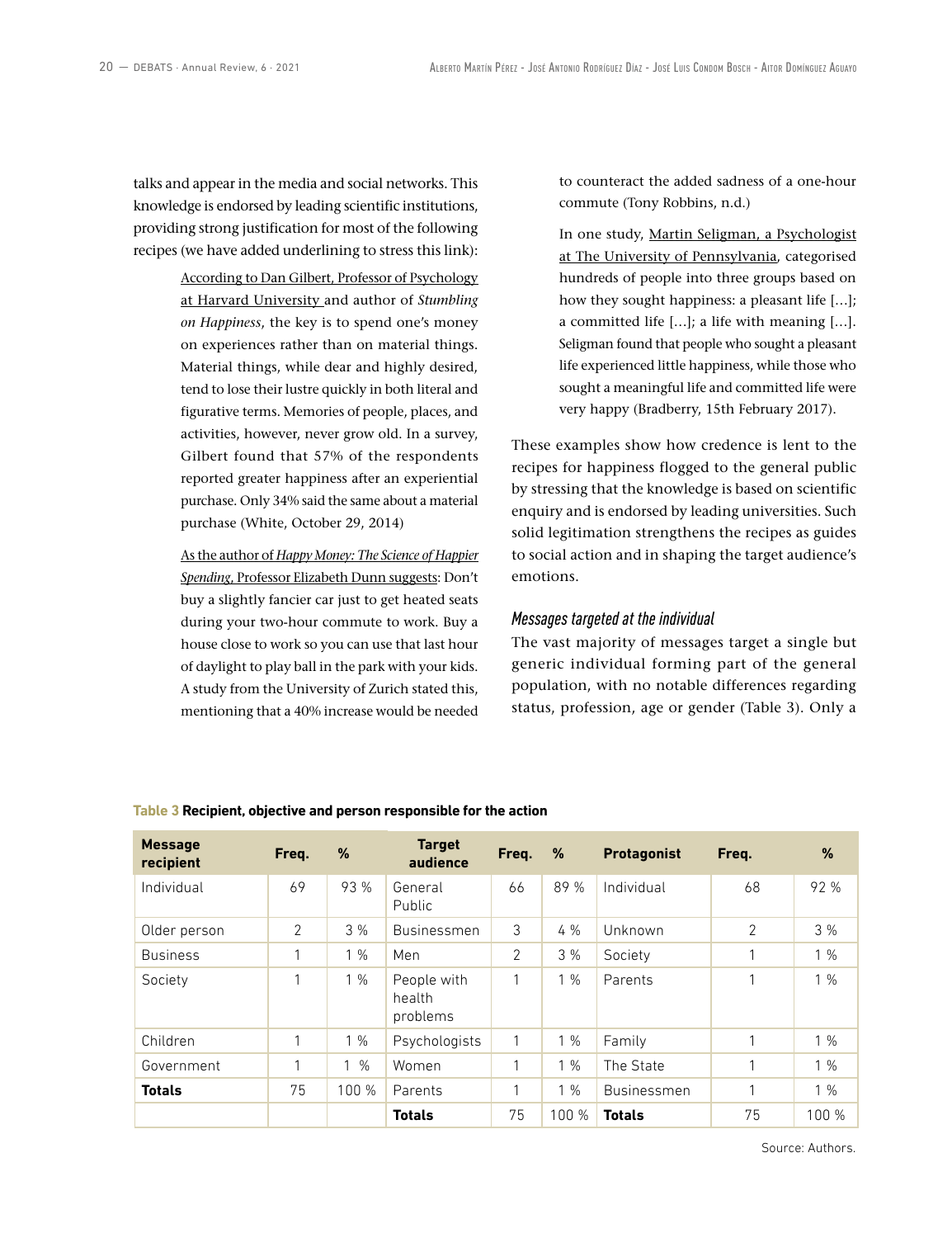small group of recipes target particular individuals and groups.

This generic individual is made responsible for his actions, which affect both him and others. The moralising nature of the discourse is thus strengthened, offering just one chance of achieving happiness. All the paths proposed to that end must (save in highly specific cases) yield the same results for everyone regardless of their station in life. On the other hand, the individual is identified as being actively responsible for his own happiness. Reaching this goal depends on the individual acting as he should. Those who fail to stick to the recipe are doomed to stay miserable.

#### *The content: towards a typology of actions for happiness*

One would expect a strong match between the recipes and the literature on the causes of happiness given the way the main authors of Positive Psychology are used to legitimise the approaches advocated (Seligman, 2002; Tkach and Lyubomirsky, 2006; Caunt *et al*., 2013; Delle Fave *et al*., 2016; Flores-Kanter *et al*., 2018). However, the set covers a host of diverse facts and proposals for action. The number of combinations is bewildering — something that reflects: (a) the lack of consensus on scientific proposals, and (b) the process whereby academic knowledge is trivialised and packaged into a product that is pitched at a mass, global audience.

Let us look at an example: "10 simple lifestyle changes for greater happiness" (Slavko Desik, n.d.). Its ingredients are: (1) "Exercise"; (2) "Laughter"; (3) "Have a good night's sleep"; (4) "Feel the light of day"; (5) "Get in tune with your senses"; (6) "Move more, think less"; (7) "Go out with friends"; (8) "Experiment with smell"; (9) "Get a massage"; (10) "Enjoy the moment". At first glance, we can see varied proposals as imperatives of action on: the body (1, 3, 6 and 9); the mind  $(5, 6)$ ; the senses  $(5, 8)$ ; social relationships  $(7)$ ; nature  $(4)$ ; enjoyment of life  $(2, 10)$ .

Consider another example: "The psychology of happiness: 7 rituals for a happy life" (James, n.d.).

The ingredients are: (1) "Practice meditation"; (2) "Be grateful"; (3) "Cultivate your physical wellbeing"; (4) "Do what you love"; (5) "Spend money on experiences, not things"; (6) "Surround yourself with happy people"; (7) "Find your flow". The same focus is reproduced on: the body and physical well-being (3); the workings of the mind (1, 7); relationships and social behaviours (2, 6), and new possibilities for analysis emerge, such as self-realisation (4 and 7) and an idea that is absent from the literature: buy, consume, spend (5), even appealing to "postmaterialist" consumption patterns (Inglehart, 2007). In addition, we find an exhortation (5) to refrain from acting in a certain way in the pursuit of happiness.

After systematically observing the 639 recipe ingredients in our sample, we drew up proposed dimensions covering the nature, the meaning, and the object of the action. First, we drew a distinction between proposals for external actions carried out by the individual and internal evaluations, thoughts or changes in attitude. Regarding the meaning of the actions advocated, most of them cover self-realisation. The advice on what one should avoid doing in order to attain happiness stands out. Last but not least, we placed the object of the individual's action in relation to him and his social relationships. Looking at the individual involves two aspects: actions linked to the body (external and visible), and actions bearing on 'the inner man' (the mind, thought, or consciousness). In Table 4 we give some examples of the resulting dimensions.

The first distinction between actions and attitudes can be analysed in Goffman's terms (1967) under the metaphor of the scene and the backstage: actions would be the socially visible face of the moral framework of the individual within society that urges him to seek happiness. Attitudes would refer to the structures of meaning that frame the individual's actions in his quest for happiness. Action can also be seen as the ritual for achieving happiness, enshrining certain attitudes and beliefs (Rodríguez, Mohr and Halcomb, 2017b). It can also be analysed in Bourdieu's terms (1994), under the dichotomy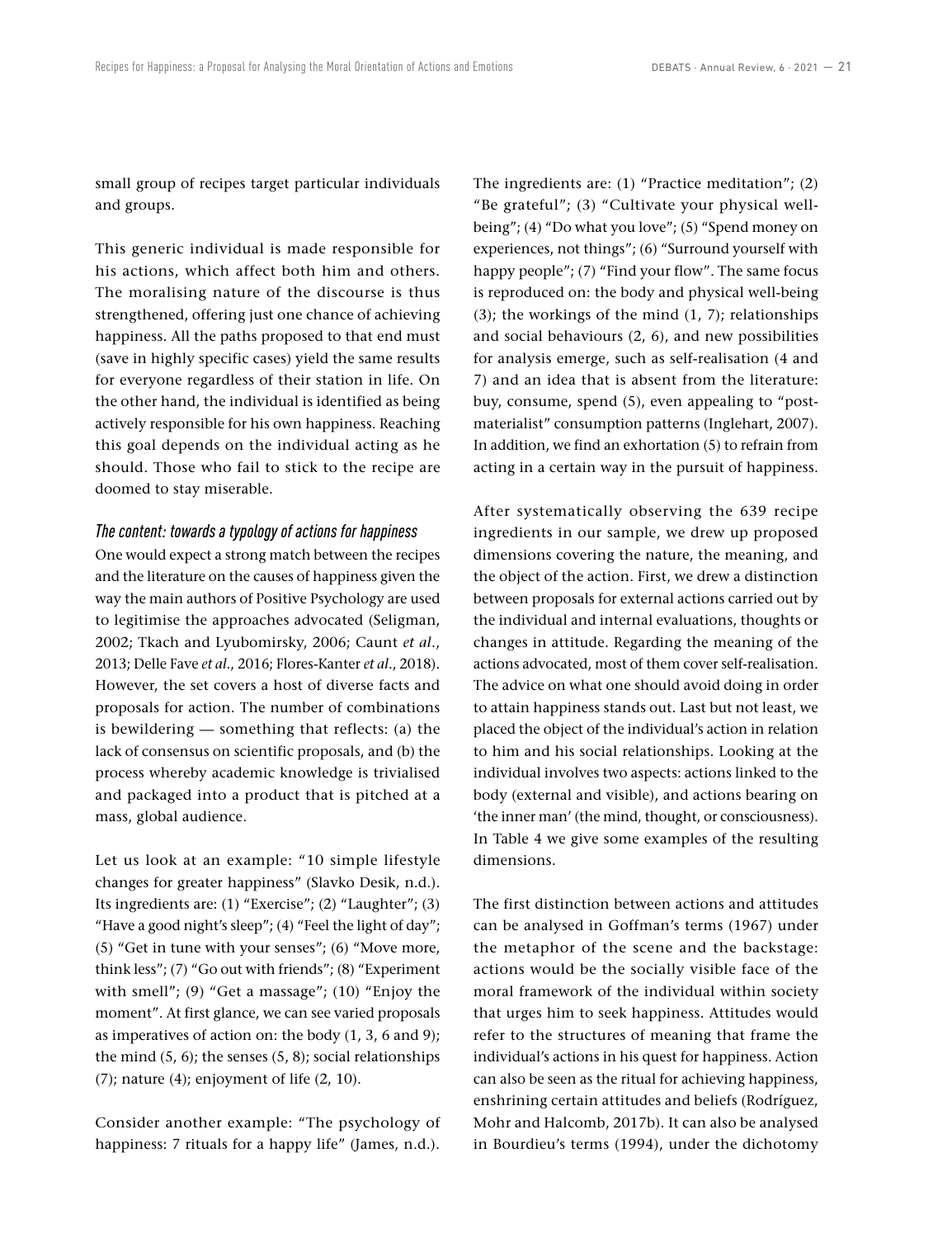#### **Table 4 Proposed dimensions**

|                  |             | <b>Body</b>                                                                                  | <b>Mind</b>                                                                                                                            | <b>Social Relationships</b>                                                                       |
|------------------|-------------|----------------------------------------------------------------------------------------------|----------------------------------------------------------------------------------------------------------------------------------------|---------------------------------------------------------------------------------------------------|
| <b>Actions</b>   | Realisation | "Exercise":<br>"Sleep";<br>"Stay Active";<br>"Go dancing";<br>"Go walking in<br>the country" | "Meditate":<br>"Make your dreams come<br>true";<br>"Count your blessings";<br>"Train your brain";<br>"Take pleasure in small<br>doses" | "Show gratitude"; "Mix with happy<br>people"; "Play with friends";<br>"Spend money on others"     |
|                  | Abstention  | "Don't do an-<br>ything illegal";<br>"Don't spend<br>more than<br>you earn"                  | "Don't waste time feeling<br>jealous":<br>"Don't link happiness with<br>external events"                                               | "Don't be promiscuous";<br>"Don't use friendliness as a weapon"                                   |
|                  | Realisation | "Stay<br>healthy":<br>"Soak up the<br>sun"                                                   | "Live life to the fullest";<br>"Focus more on the<br>moment"                                                                           | "Think of others": "Feel love and<br>compassion for others most of the<br>time"                   |
| <b>Attitudes</b> |             | "Stop chasing<br>things such<br>as fame and<br>money";<br>"Stop seeing<br>dollar signs"      | "Don't think about things<br>that make you sad";<br>"Don't chase happiness"                                                            | "Don't worry about others' views";<br>"Don't be frightened of showing your<br>feelings to others" |

Source: Authors.

between structure and agency. Here, actions would be the socially visible part of subjects' behaviour, structurally marked by the limits of the social field of happiness, whereas attitudes would configure the *habitus* towards happiness. Thus the recipes contain the society's own discourse that building happiness as key life goal, an emotional goal, and is a normative, moral guide to behaviour.

One can also readily see the normative intent behind the recipes in the exhortations to take certain actions and to abstain from others (especially the latter), based on the moral distinction between good and evil. On the one hand, one is offered many paths of thought and action to achieve happiness. On the other hand, there is a series of prohibitions, including not breaking the law but that mainly dwell on 'negative' values and actions (jealousy, envy, greed, passing judgement on others).

The object of the action is something that is shared between the individual and his social relationships. On the one hand, the body/mind dichotomy represents a form of agency with sociallydetermined modes of interaction on the path to happiness, and a structurally- conditioned form of introspection (Burkitt, 2016). The purpose of the guided introspection is make individuals aware of the society in which they live, getting them to act morally, to think deeply about who they are, and to become resilient and competitive. What is put over in the process is a beefed-up version of contemporary individualism (von Scheve *et al*., 2016) While individuals may also achieve happiness in their social relationships in the process, the results are always strictly measured in terms of their individual impact.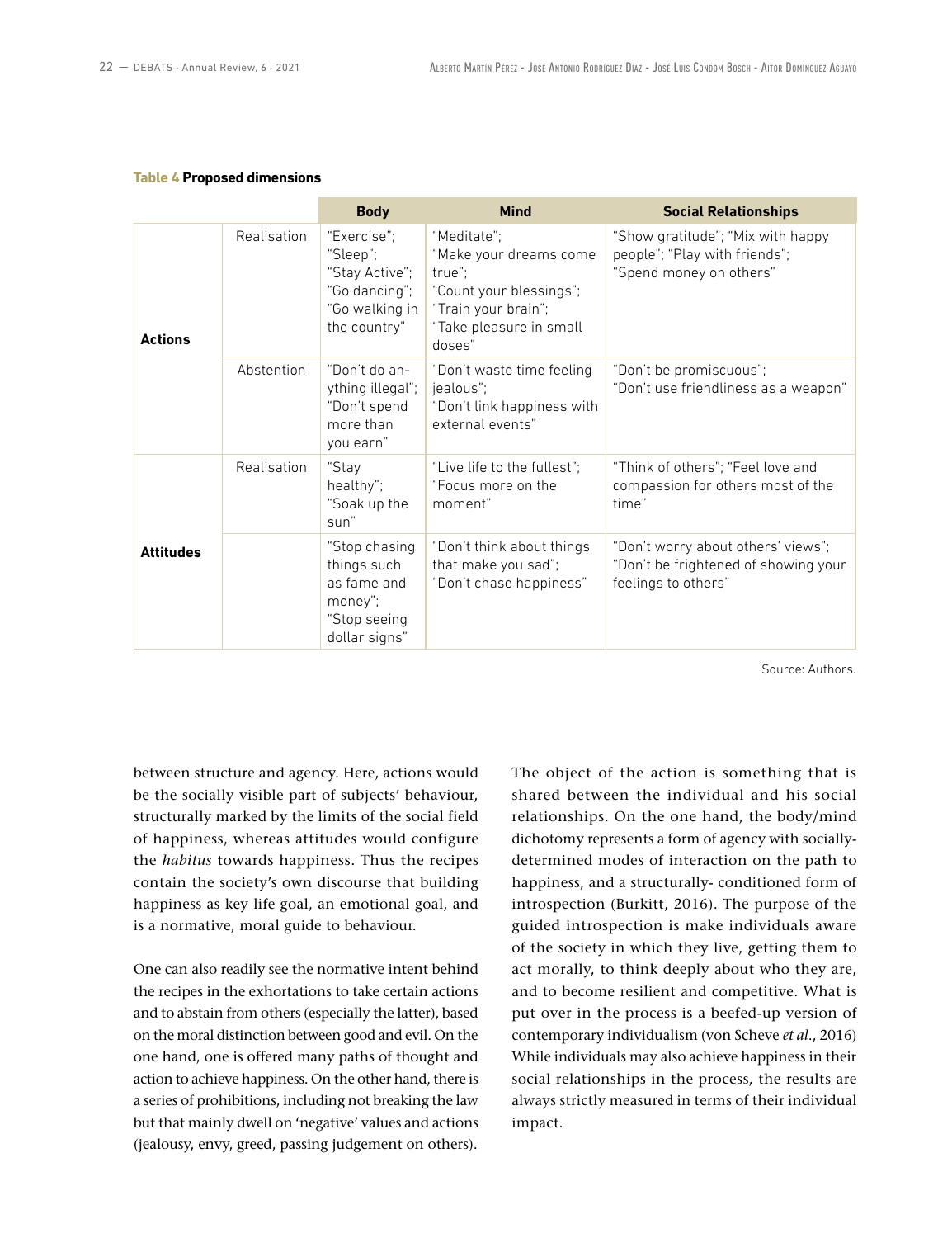The specific actions suggested in the recipes for happiness are very diverse and cover a much wider range than that dealt with in the academic literature. Table 5 below sets out our classification system, comprising 13 categories of meanings grouping the most relevant kinds of actions and attitudes:

#### **Table 5 Proposed categories**

| <b>Categories</b>                        | <b>Dominant</b><br>dimension                 | <b>Examples of ingredients taken from different recipes</b>                                                                                                                                                                                                          |  |  |  |
|------------------------------------------|----------------------------------------------|----------------------------------------------------------------------------------------------------------------------------------------------------------------------------------------------------------------------------------------------------------------------|--|--|--|
| 1 Relationships and social<br>behaviours | Action on social<br>relations                | "Connect with others. Invest in relationships with family<br>members, friends, work colleagues, neighbours"; "Do<br>things for others"; "Inspire others"; "Do good deeds"; "Show<br>gratitude"; "Support your family in times of need"; "Spend<br>time with friends" |  |  |  |
| <b>2 Eating and drinking</b>             | Action on one's                              | "Eat oranges"; "Eat blue potatoes" [Adirondack Blue (Solanum<br>tuberosum), a potato variety pioneered by Cornell University];<br>"Drink red wine"; "Drink coffee (two or three cups of caffinated<br>coffee"; "Help your body by eating more nutritional food"      |  |  |  |
| 3 Body                                   | body                                         | "Keep active"; "Exercise"; "Have a massage"; "Walk"; "Sleep"                                                                                                                                                                                                         |  |  |  |
| 4 Nature                                 |                                              | "Find your natural side"; "Walk in the country"; "Take a walk in<br>the park"; "Get into a natural rhythm"                                                                                                                                                           |  |  |  |
| 5. Salud                                 | Action on one's                              | "Good health"; "Take care of your physical and mental health";<br>"Stay healthy"                                                                                                                                                                                     |  |  |  |
| 6. Comprar                               | mind and body                                | "Buy back your time"; "Use your money to secure your<br>future"; "Buy what you like"; "Buy experiences rather than<br>possessions"                                                                                                                                   |  |  |  |
| 7 Life management and<br>organisation    | Action on one's                              | "Work is work and that is what you get paid for"; "Wean<br>yourself off social networks"                                                                                                                                                                             |  |  |  |
| <b>8 Mental exercise</b>                 | mind                                         | "Meditate"; "Slow down so that you can enjoy life's pleasures";<br>"Mindfulness"                                                                                                                                                                                     |  |  |  |
| 9 Mental management                      | Attitudes to and<br>actions on one's<br>mind | "Be hopeful"; "Ditch the spiral of negative thoughts"; "Seek<br>positive emotions to pave your way to success"; "Always<br>expect happiness"                                                                                                                         |  |  |  |
| <b>10 Self-fulfilment</b>                |                                              | "Spin your own story about yourself"; "Know thyself"; "Learn<br>to love yourself"; "Don't link happiness to external events";<br>"Shoulder responsibility for your life"; "Set a day just for<br>yourself"                                                           |  |  |  |
| 11 Enjoyment                             |                                              | "Enjoy every moment"; "Laugh"; "Sex"; "Listen to music";<br>"Indulge in pleasurable rituals"                                                                                                                                                                         |  |  |  |
| <b>12 Economic behaviour</b>             |                                              | "Remember to save for the future"; "Those who grasp interest<br>earn more than they pay"; "Make more money than your<br>colleagues"; "Don't spend more than you make"; "Money is<br>not everything"                                                                  |  |  |  |
| 13 Religion and spirituality             |                                              | "Read a religious or spiritual book, or attend Mass every day";<br>"Be spiritually connected"; "Show spiritual commitment and<br>discover meaning"                                                                                                                   |  |  |  |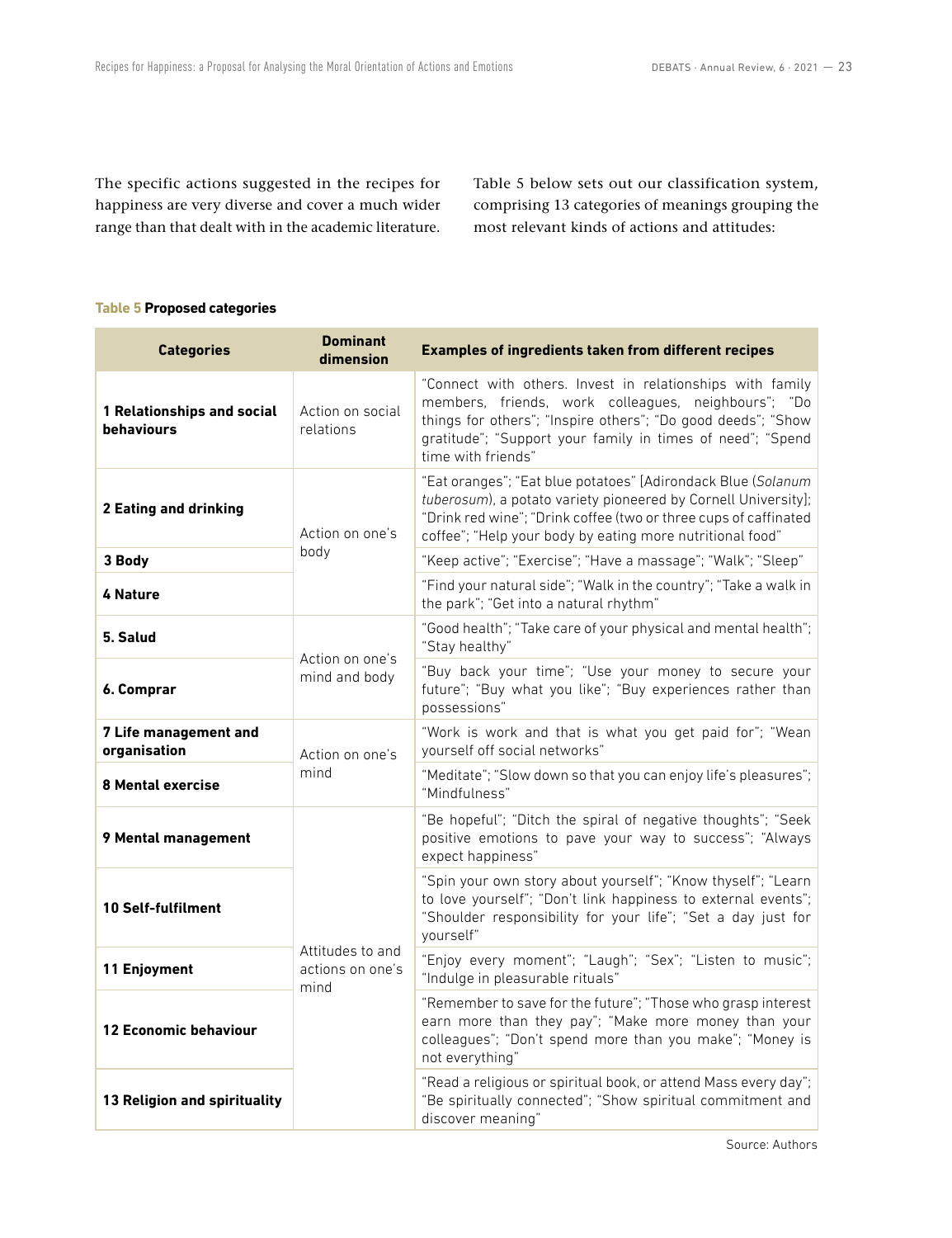Most of these actions and attitudes coincide with the categories found in Positive Psychology's proposals: social relationships and behaviours; actions on the body; health; religious practice and beliefs; enjoyment; the self-realisation of the individual; mental management; exercise (Tkach and Lyubomirsky, 2006; Caunt *et al*., 2013). However, our study also highlights aspects that are often given little weight in those typologies, such as: eating and drinking; contact with nature; financial guidelines and, above all, shopping.

Although healthy eating is included in Caunt *et al*. (2013), this is subsumed in behavioural activities. Tkach and Lyubomirsky (2016) only mention alcohol as something that some religions forbid. On the other hand, eating and drinking feature prominently in the global recipes for happiness. In fact, these subjects had the highest counts for specific ingredient stories. The 'recipes', in addition to stressing the moral value of healthy eating, also go into all kinds of foods and beverages that lead to happiness, including wine and coffee.

Nature is another thing that does not appear in academic typologies of paths to happiness. Yet in recipes it is waxing fast. The explanation lies both in the fact that environmental awareness has become a hot issue in modern society, and in typologies based on individuals' introspection, not on social discourses. As a result, the discourse on the environment and nature is in full swing, which is why these issues feature prominently in the recipes for happiness.

The recipes call for financially responsible behaviour, which involves making money, being competitive, and saving. This is a category liberally sprinkled with prohibitions: not spending more than what one earns, and not coveting the money/wealth of others. However, a fundamental idea is that happiness is a market good and one that can be bought. This is an open invitation to "post-materialist" consumption (Inglehart, 2007) in which the individual can buy time, security, and experience. In reality, the proposal is fully in line with the context of the happiness

industry for it is presented as an object that is not only measurable and achievable but also one that is objectifiable in a way that makes it readily definable, attainable, and consumable. Indeed, such consumption is — so goes the discourse — vital if one to be happy.

Finally, it highlights the recipes' lack of contextual and circumstantial factors — a shortcoming noted in the legitimating scientific literature (Seligman, 2002; Lyubomirsky, 2008; Caunt *et al*., 2013). Here, the 'happiness industry' turns knowledge into a market product targeting a global generic individual. The recipes focus on will and action, mostly of a hedonistic nature but always holding out the promise of lasting happiness. By contrast, they ignore elements that would undermine the 'rules' given and the normative and moral guidance they enshrine.

# CONCLUSIONS

In this paper, we have approached the happiness industry as the creator of a social discourse with clear normative and moral content, and which indicates the paths of action, thought and emotion towards the utopia of happiness in today's societies. We have noted that the context has given wings to the happiness discourse, which is spread endlessly through the Internet and through personalised scientific legitimation of leading international researchers at top universities. The messages target an abstract individual, who could be anywhere in the world. This is proof of a discourse that reflects the global dynamics of societies guided by individualism. Although happiness may appear institutionally as a social objective, it is understood that those who seek the path to happiness are first and foremost individuals, no matter what their station in life.

Happiness is presented as an object of consumption, it has a price. The discourse presents happiness as a good like any other and so is for sale. In reality, this discourse panders to most of the concerns shaping the agenda of contemporary societies. It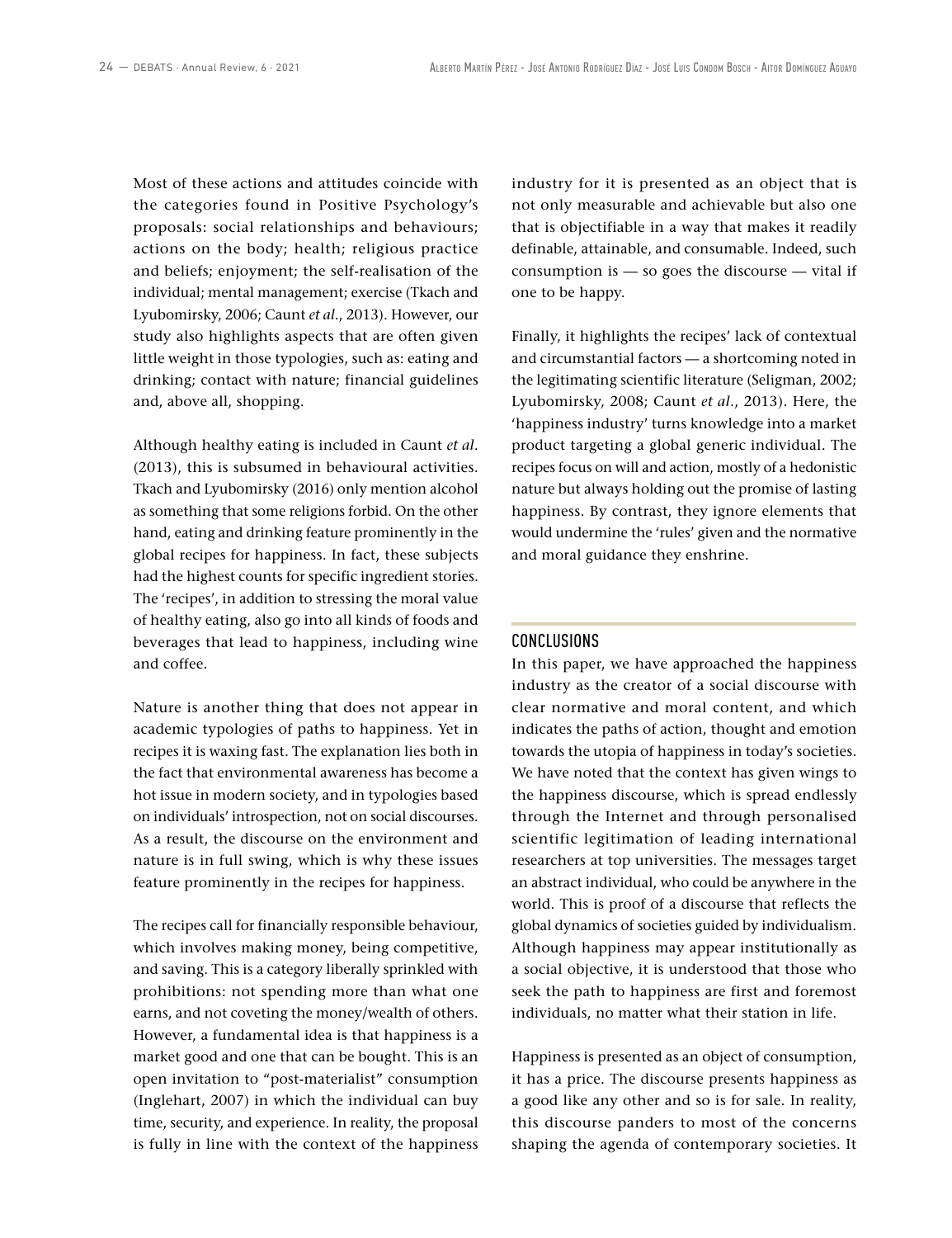not only subsumes the consumer society but also the individual's inward gaze (covering his body, health, diet, religious practices, life satisfaction, enjoyment, and self-fulfilment) in a utilitarian vision of social relationships and the world around him. All this is developed in a context that is at one with the model of society and with the social institutions of modernity. In this respect, the recipes for happiness reinforce the most traditional social ties with family, work, consumption and religion. This finding sets our paper apart from the research led by Positive Psychology on the causes of happiness in that we interpret them as being spawned by a social discourse. Accordingly, we have focused less on individual experience and more on how social institutions and agendas underlie individual dimensions and categories. In this respect, it is no coincidence that the recipes' discourse targeting an abstract individual on the quest for happiness wholly ignores the hurdles posed by social, international, and gender inequalities. It shows how the happiness industry is deeply rooted in the socio-political context of market individualism (von Scheve *et al*., 2016). As a result, achieving happiness is turned into a moral duty and a merit for those lucky enough to attain it (Cabanas and Illouz, 2019). The message is spread through the Internet and thus the 'digital divide' is also present in terms of recipients and non-recipients. Those who do attain happiness then get to flaunt it as a badge of 'distinction' (Bourdieu, 1979). The language used in this discourse and the proposals mirror a strong class bias and the morality of a selfappointed meritocracy. Furthermore, there are no recipes to address the frustration of all those who, while pursuing happiness, fail to achieve it or are who are shut out of the charmed circle (Bericat, 2018).

Our paper makes several proposals for advancing research in this field. On the one hand, we face a multi-dimensional discourse with a great variety and richness of meanings, starting with the polysemy of the concept of happiness itself. One approach would be to look at how the recipes work in practice, analysing the uptake of the happiness industry's output from the standpoint of would-be consumers, and the fault lines in the discourse. Since we are dealing with a worldwide product, we cannot ignore the fact that the recipes for happiness we examined were all framed in English and their cultural reference was that of The United States. However, the product is also found in other languages, so it would worth comparing the language versions (for example, between English and Spanish) or even in different areas of the world (The United States, South America, Europe) in order to give the analysis an international dimension.

#### BIBLIOGRAPHIC REFERENCES

- Bericat, E. (2016). The sociology of emotions: Four decades of progress. *Current Sociology*, *64*(3), 491-513. DOI: [10.1177/0011392115588355](http://dx.doi.org/10.1177/0011392115588355)
- Bericat, E. (2018). *Excluidos de la felicidad: La estratificación social del bienestar emocional en España*. Madrid: Centro de Investigaciones Sociológicas.
- Berridge, K. C. and Kringelbach, M. L. (2013). Neuroscience of affect: Brain mechanisms of pleasure and displeasure. *Current Opinion in Neurobiology*, *23*,294-303. DOI: [10.1016/j.conb.2013.01.017](http://dx.doi.org/10.1016/j.conb.2013.01.017)
- Bok, D. (2010). *The politics of happiness: What Government can learn from the new research on well-being*. Princeton: Princeton University Press.
- Bourdieu, P. (1979). *La distinction: Critique sociale du jugement*. Paris: Les Éditions de Minuit.
- Bourdieu, P. (1994). *Raisons pratiques: Sur la théorie de l'action*. Paris: Seuil.
- Bradberry, T. (15th February 2017). 11 Habits of Truly Happy People. In *Entrepreneur*. [Consulted: 27th March 2019]. <https://www.entrepreneur.com/slideshow/299768>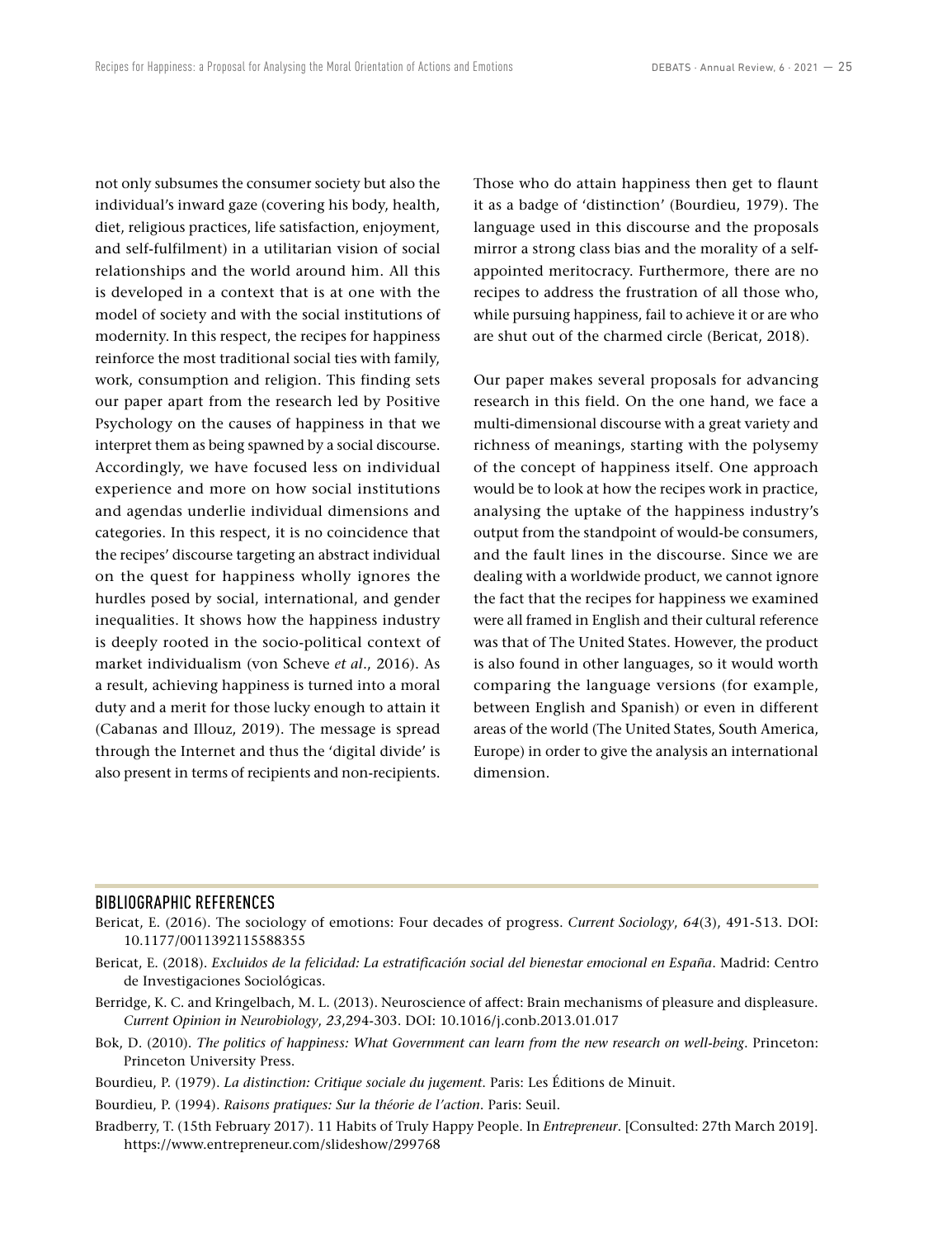- Breiger, R., Wagner-Pacifici, R. and Mohr, J. (2018). Capturing distinctions while mining text data: Toward low-tech formalization for text analysis. *Poetics, 68*, 104-119. DOI: [10.1016/j.poetic.2018.02.005](http://dx.doi.org/10.1016/j.poetic.2018.02.005)
- Bubic, A. and Erceg, N. (2018). Do we know what makes us happy? The relevance of lay theories of happiness and values for current happiness. *Primenjena Psihologija*, *11*(3), 345-364.DOI: [10.19090/pp.2018.3.345-364](https://dx.doi.org/10.19090/pp.2018.3.345-364)
- Burkitt, I. (2016). Relational agency: Relational sociology, agency and interaction. *European Journal of Social Theory*, *19*(3), 322-339. DOI: [10.1177/1368431015591426](https://doi.org/10.1177%2F1368431015591426)
- Cabanas, E. and Illouz, E. (2019). *Happycracia: Cómo la ciencia y la industria de la felicidad controlan nuestras vidas*. Barcelona: Paidós.
- Caunt, B., Franklin, J., Brodaty, N. and Brodaty, H. (2013). Exploring the causes of subjective well-being: A content analysis of people's recipes for long-term happiness. *Journal of Happiness Studies*, *14*(2), 475-499. DOI: [10.1007/](https://dx.doi.org/10.1007/s10902-012-9339-1) [s10902-012-9339-1](https://dx.doi.org/10.1007/s10902-012-9339-1)
- Corbin, J. and Strauss, A. (2015). *Basics of qualitative research: Techniques and procedures for developing grounded theory*. Los Angeles: SAGE.
- Collins, R. (2004). *Interaction ritual chains*. Princeton: Princeton University Press.
- Davies, W. (2015). *The happiness industry: How the government and big business sold us well-being*. London: Verso Books.
- Delle Fave, A., Brdar. I., Wissing, M. P., Araujo, U., Castro Solano, A., Freire, T., Hernández-Pozo, M. R., Jose, P., Martos, T., Nafstad, H.E., Nakamura, J., Singh, K. and Soosai-Nathan, L. (2016). Lay definitions of happiness across nations: The primacy of inner harmony and relational connectedness. *Frontiers in Psychology*, *7*, 30. DOI: [10.3389/fpsyg.2016.00030](https://dx.doi.org/10.3389/fpsyg.2016.00030)
- Desik, S. (s. f.). 10 simple lifestyle changes for greater happiness. In *Youhaveacalling.com* [Consulted: 27th March 2019]<http://youhaveacalling.com/emotional-health/10-simple-lifestyle-changes-for-greater-happiness>
- Diener, E. (2000). Subjective well-being: The science of happiness and a proposal for a national index. *American Psychologist*, *55*(1), 34-43. DOI: [10.1037/0003-066X.55.1.34](https://dx.doi.org/10.1037/0003-066X.55.1.34)
- Flores-Kanter, P., Muñoz-Navarro, R. and Medrano, L. (2018). Concepciones de la felicidad y su relación con el bienestar subjetivo: Un estudio mediante Redes Semánticas Naturales. *Liberabit*, *24*(1), 115-130. DOI: [10.24265/liberabit.](http://dx.doi.org/10.24265/liberabit.2018.v24n1.08) [2018.v24n1.08](http://dx.doi.org/10.24265/liberabit.2018.v24n1.08)
- Goffman, E. (1963). *Stigma: Notes on the Management of Spoiled Identity*. Englewood Cliffs (Nueva Jersey): Prentice-Hall.
- Goffman, E. (1967). *Interaction Ritual*. New York: Doubleday.
- Goldman, A. (2017). Happiness is an emotion. *Journal of Ethics*, *21*, 1-16. DOI: [10.1007/s10892-016-9240-y](http://dx.doi.org/10.1007/s10892-016-9240-y)
- Hochschild, A. (1979). Emotion work, feeling rules, and social structure. *American Journal of Sociology*, *85*(3), 551- 575. DOI: [10.1086/227049](http://dx.doi.org/10.1086/227049)
- Hochschild, A. (1983). *The managed heart: Commercialization of human feeling*. Los Ángeles: University of California Press.
- Hofmann, J., Platt, T. and Willibald, R. (2017). Laughter and smiling in 16 positive emotions. *IEEE Transactions on Affective Computing*, *8*(4), 495-507. DOI: [10.1109/TAFFC.2017.2737000](http://dx.doi.org/10.1109/TAFFC.2017.2737000)
- Inglehart, R. (2007). Postmaterialist values and the shift from survival to self-expressionvalues. In R. J. Dalton and H. D. Klingemann (ed.), *The Oxford handbook of political behavior*. Oxford: Oxford University Press. DOI: [10.1093/](https://dx.doi.org/10.1093/oxfordhb/9780199270125.003.0012) [oxfordhb/9780199270125.003.0012](https://dx.doi.org/10.1093/oxfordhb/9780199270125.003.0012)
- James S. (s. f.). The psychology of happiness: 7 rituals for a happy life. In *Projectlifemastery.com*. [Consulted: 27th March 2019] <https://projectlifemastery.com/the-psychology-of-happiness-7-rituals-for-a-happy-life/>
- Kesebir, P. and Diener, E. (2008). In pursuit of happiness: Empirical answers to philosophical questions. *Perspectives on Psychological Science*, *3*(2), 117-125. DOI: [10.1111/j.1745-6916.2008.00069.x](http://dx.doi.org/10.1111/j.1745-6916.2008.00069.x)
- Layard, R. (2005). *Happiness: Lessons from a new science.* London: The Penguin Press.
- Lyubomirsky, S. (2008). *The how of happiness*. New York: Penguin Books.
- Lyubomirsky, S., Sheldon, K.M. and Schkade, D. (2005a). Pursuing happiness: The architecture of sustainable change. *Review of General Psychology*, *9*(2), 111-131. DOI: [10.1037/1089-2680.9.2.111](https://dx.doi.org/10.1037/1089-2680.9.2.111)
- Lyubomirsky, S., King, L. and Diener, E. (2005b). The benefits of frequent positive affect: Does happiness lead to success? *Psychological Bulletin*, *131*(6), 803-855. DOI: [10.1037/0033-2909.131.6.803](https://dx.doi.org/10.1037/0033-2909.131.6.803)
- Mckenzie, J. (2016). *Deconstructing happiness: Critical sociology and the good life*. New York: Routledge.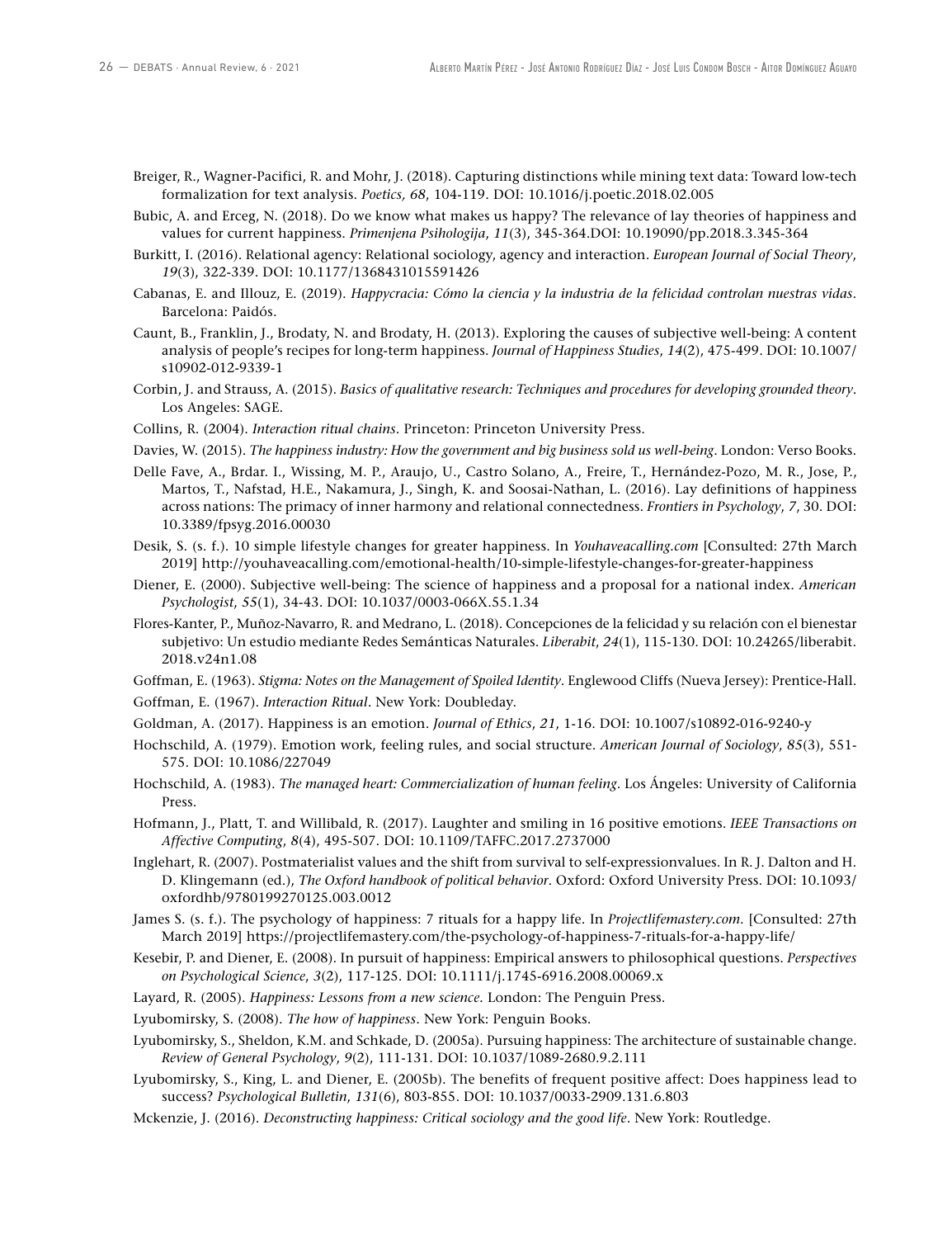- Mckenzie, J. (2018). Is there such a thing as happiness in the present? Happiness and temporality. *Journal of Classical Sociology*, *18*(2), 154-168. DOI: [10.1177/1468795X17736259](https://dx.doi.org/10.1177/1468795X17736259)
- Naciones Unidas (2012). *Día internacional de la felicidad. Resolución 66/281 aprobada por la Asamblea General el 28 de junio de 2012*. [Consulted: 25th March 2019] [http://www.un.org/en/ga/search/view\\_doc.asp?symbol=A/](http://www.un.org/en/ga/search/view_doc.asp?symbol=A/RES/66/281&Lang=S) [RES/66/281&Lang=S](http://www.un.org/en/ga/search/view_doc.asp?symbol=A/RES/66/281&Lang=S)
- Olson, R., Mckenzie, J. and Patulny, R. (2017). The sociology of emotions: A meta-reflexive review of a theoretical tradition in flux. *Journal of Sociology*, *53*(4), 800-818. DOI: [10.1177/1440783317744112](https://doi.org/10.1177%2F1440783317744112)
- Pawelski, J. O. (2013). Introduction to philosophical approaches to happiness. In S. A. David, I. Boniwell and A. C. Ayers (ed.), *The Oxford handbook of happiness*. Croydon: Oxford University Press.
- Rodríguez, J. A., Yter, M. and Arroyo, L. (2016). El campo de definición de la felicidad por las ciencias sociales: Una aproximación desde el análisis de redes sociales. *Redes: Revista Hispana para el Análisis de Redes Sociales*, *27*(2), 45-71. DOI: [10.5565/rev/redes.642](https://doi.org/10.5565/rev/redes.642)
- Rodríguez, J. A., Condom Bosch, J. L., Marín, R. and Yter, M. (2017a). El amor en el camino a la máxima felicidad: Un análisis global con la Encuesta Mundial de Valores. *Sistema: Revista de Ciencias Sociales*, *245*, 53-77.
- Rodríguez, J. A., Mohr, J. and Halcomb, L. (2017b). Becoming a Buddhist: The duality of ritual and belief. In P. Groenewegen *et al*. (ed.), *Structure, content and meaning of organizational networks (Research in the Sociology of Organizations, Volume 53,* p. 143-176). Bingley: Emerald Publishing.
- Salmela, M. and Nagatsu, M. (2017). How does it really feel to act together? Shared emotions and the phenomenology of we-agency. *Phenomenology and the Cognitive Sciences*, *16*(3), 449-470. DOI: [10.1007/s11097-016-9465-z](http://dx.doi.org/10.1007/s11097-016-9465-z)
- Sauter, D. A. and Scott, S. K. (2007). More than one kind of happiness: Can we recognize vocal expressions of different positive states? *Motivation and Emotion*, *31*,192-199. DOI: [10.1007/s11031-007-9065-x](http://dx.doi.org/10.1007/s11031-007-9065-x)
- Sauter, D. A. and Fischer, A. H. (2018). Can perceivers recognise emotions from spontaneous expressions? *Cognition & Emotion*, *32*(3), 504-515. DOI: [10.1080/02699931.2017.1320978](https://dx.doi.org/10.1080/02699931.2017.1320978)
- Von Scheve, C. and Ismer, S. (2013). Towards a theory of collective emotions. *Emotion Review*, *5*(4), 406-413. DOI: [10.1177/1754073913484170](http://dx.doi.org/10.1177/1754073913484170)
- Von Scheve, C., Zink, V. and Ismer, S. (2016). The blame game: Economic crisis responsibility, discourse and affective framings. *Sociology*, *50*(4), 635-651. DOI: [10.1177/0038038514545145](http://dx.doi.org/10.1177/0038038514545145)
- Schiota, M., Campos, B., Oveis C., Hertenstein, M., Simon-Thomas, E. and Keltner, D. (2017). Beyond happiness: Building a science of discrete positive emotions. *American Psychologist*, *72*(7), 617-643. DOI: [10.1037/a0040456](https://dx.doi.org/10.1037/a0040456)
- Seligman, M. (2002). *Authentic happiness: Using the new Positive Psychology to realize your potential for lasting fulfillment*. New York: Free Press.
- Seligman, M. and Csikszentmihalyi, M. (2000). Positive psychology: An Introduction. *American Psychologist*, *55*(1), 5-14. DOI: [10.1037/0003-066X.56.1.89](http://dx.doi.org/10.1037/0003-066X.56.1.89)
- Tkach, C. and Lyubomirsky, S. (2006). How do people pursue happiness? Relating personality, happiness increasing strategies, and well-being. *Journal of Happiness Studies*, *7*(2), 183-225. DOI: [10.1007/s10902-005-4754-1](https://dx.doi.org/10.1007/s10902-005-4754-1)
- Tony Robbins (s.f.). *How to buy happiness*. In *tonyrobbins.com*. [Consulted: 27th March 2019] [https://www.tonyrobbins.](https://www.tonyrobbins.com/wealth-lifestyle/how-to-buy-happiness/) [com/wealth-lifestyle/how-to-buy-happiness/](https://www.tonyrobbins.com/wealth-lifestyle/how-to-buy-happiness/)
- Trinidad, A., Carrero, V. and Soriano, R. M. (2006). *Teoría fundamentada «grounded theory»: La construcción de la teoría a través del análisis interpretacional.* Madrid: Centro de Investigaciones Sociológicas.
- Turner, J. (2010). The stratification of emotions: Some preliminary generalizations. *Sociological Inquiry*, *80*(2): 168- 199. DOI: [10.1111/j.1475-682X.2010.00326.x](http://dx.doi.org/10.1111/j.1475-682X.2010.00326.x)
- Weimann, J., Knabe, A. and Schöb, R. (2015). *Measuring happiness: The economics of well-being*. Cambridge, MA: The MIT Press.
- Whippman, R. (2016). *The pursuit of happiness: And why it is making us anxious*. London: Hutchinson.
- White, M. C. (29<sup>th</sup> of October 2014). 5 ways money can buy happiness, backed by science. In *Time.com*. [Consulted: 27th March 2019]<http://time.com/3545709/money-can-buy-happiness/>